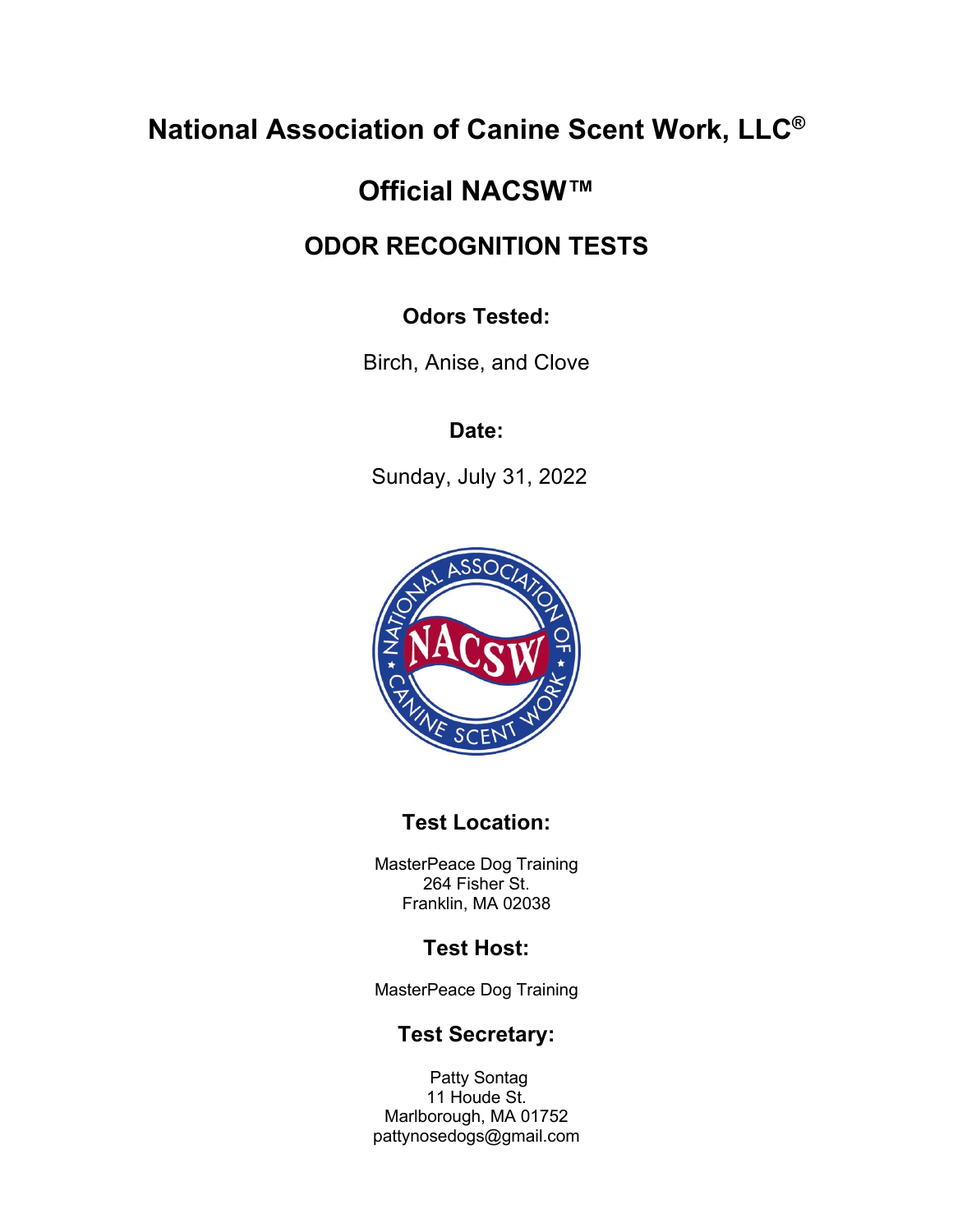## **Certifying Official:**

Dana Crevling

## **Judge:**

Kathy Austin

## **Entry Cost:**

#### \$35 per odor per dog (payment by check or money order) *All checks will be held and not processed until July 20, 2022*

## **Number of Entries:**

125 tests

**To keep groups small at this time, we are splitting the ORT into two groups. One group will run in the morning and one in the afternoon. You can state a preference for one group or the other; we will do our best to accommodate your request. If you are running two dogs, you will automatically be running in the afternoon group.**

Event attendees are required to adhere to the NACSW COVID-19 Event Guidelines and Rules

In addition to those guidelines the following changes and guidelines are in effect for this ORT due to COVID-19.

- All persons (officials, volunteers, and competitors) should maintain a social distance of a minimum of 6 feet, whether inside or outside of the building.
- All persons are required to wear a face mask which covers their nose and mouth when inside the building.
- Participants are asked to remain in their vehicles as much as possible.
- If you feel ill, or are exhibiting even minor cold symptoms, please stay home.

If there are any changes or updates that information will be included in your final details information that will be emailed 1-2 weeks before the ORT weekend. Participants are responsible for staying up to date on any jurisdictional requirements for their home location as well as the trial location including any travel guidance.

## ORT ENTRY INFORMATION

**Opening Date:** Monday, May 16, 2022 at 8:00 AM EST **Entries Close:** July 20, 2022 at 5:00 PM EDT

**Second Dog Policy:** Two dogs per handler for each odor tested.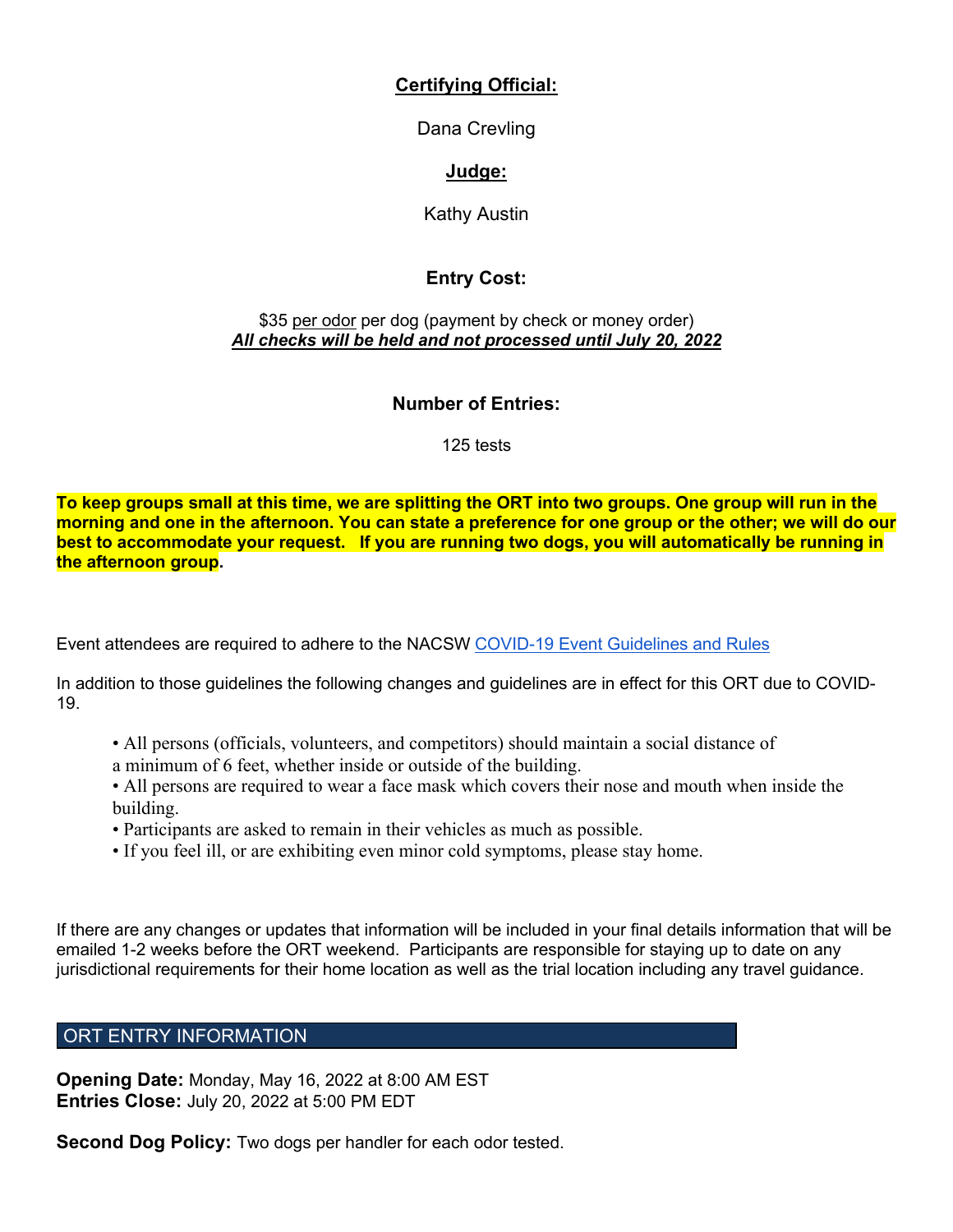### **Entry Method - First received by USPS**

Mail overnight deliveries must have the "signature waived" box checked.

- TELEPHONE, FAX, UNSIGNED ENTRIES, AND ENTRIES RECEIVED WITHOUT FEES cannot be accepted.
- RETURNED CHECKS do not constitute a valid entry fee. A charge of \$25 will be made for each returned check.
- **ENTRIES MUST BE MADE ON THE ATTACHED ENTRY FORM.**
- NO ENTRY SHALL BE MADE AND NO ENTRY SHALL BE ACCEPTED. WHICH SPECIFIES ANY CONDITIONS AS TO ITS ACCEPTANCE.
- OWNERS are responsible for errors in making out entry forms.
- EXPRESS MAIL entries must include signature permitting them to be left at the secretary's address without the recipient's signature.

#### **Notification**

Acknowledgement of entry acceptance/confirmation, will be made by email when entries are processed for those handlers that provide an email address. If you require a confirmation via USPS, you must provide a selfaddressed stamped envelope with your entry. Your payment receipt and notification are confirmation of your completed entry

#### **Entry Requirements**

#### **A Qualified Entry is one that meets all the following criteria:**

- 1. Complete entry during the specified entry time frame.
- 2. The Handler is a NACSW member for the 2021-2022 membership year (8/1/21- 7/31/22).
- 3. The Dog is registered with the NACSW.
- 4. Dogs participating in an Odor Recognition Test (ORT) must be at least six months of age.

For information on how to register or become a member go to www.NACSW.net

#### **Trial Eligibility and ORTs**

An ORT must be taken and passed at least 14 days before a trial opening date to be eligible for the first draw period.

#### **Basic Description of the Test**

To successfully pass an ORT a dog must identify the location of the target odor and the handler must correctly call an "alert" within a three-minute time period. The Odor Recognition Test consists of a drill type exercise which requires 12 closed boxes set up in a pattern of *one or* two rows, spaced a minimum of 48" apart. The ORT is conducted on leash. Complete information can be obtained on the NACSW website.

*All exhibitors should obtain and review a copy of the NACSW K9 NOSE WORK® RULE BOOK.* You may get it from their website: www.NACSW.net

#### **No dog will be given more than one space in the same odor test at a single event.**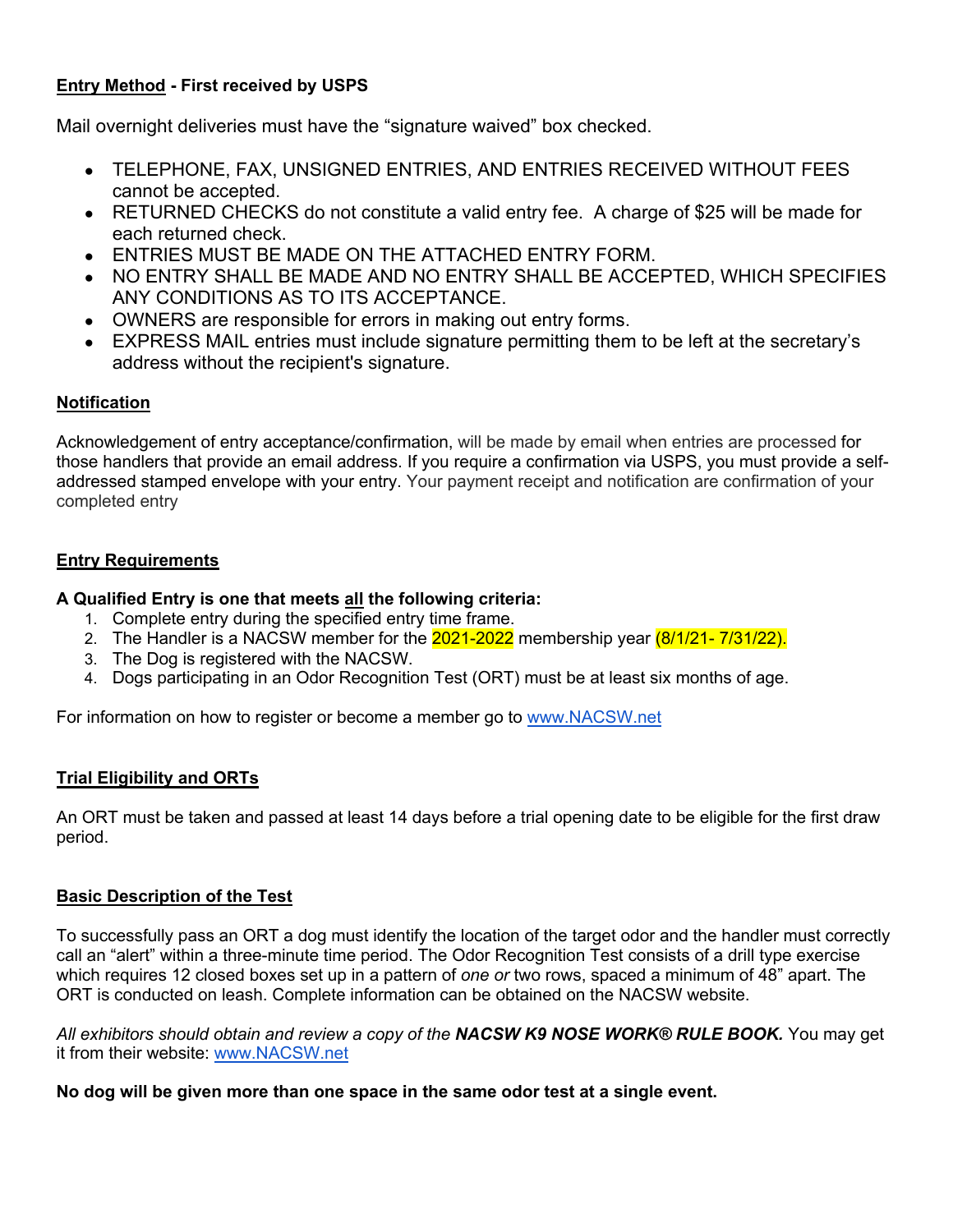#### **Results**

During the odor re-sets, the official results sheet will be brought out to the parking area for testers to photo or review. We recommend you verify your results on the official results sheet and let your host or judge know if you have any questions regarding your results.

#### CANCELLATION POLICY

The following cancellation policy applies:

**Cancellations made on or before July 20, 2022 by 5:00 PM will be refunded in full. No refunds after the closing date of July 20, 2022.**

**\*Checks will be held and not processed until after July 20, 2022\***

#### **All cancellations must be emailed to: pattynosedogs@gmail.com**

Entry fees shall not be refunded if a dog or handler is absent, disqualified, or excused by the NACSW official or judge.

*This cancellation and refund policy applies to competitors that must withdraw for any reason including but not limited to injury, illness, emergency, and personal or work-related reasons.*

*If the ORT cannot take place or be completed by reason of fire, civil disturbances, an Act of God, public emergency, or any other cause beyond the control of the test organizers, then the ORT host will make their best effort to provide partial refunds after recouping their expenses.*

#### LOCATION DETAILS

#### **Details regarding check in time and briefing will be sent approximately 1 week before the ORT.**

#### **Site Specific Conditions**

This ORT will take place at a ground floor training center at the end of a dead-end street, with the building entrance easily accessible from the parking lot; the building does not have stairs. The parking lot, including the pathway leading to the building, is paved asphalt, with a hard-packed dirt parking area well beyond that, which could require you to navigate uneven terrain, including a transition from hard-packed dirt to asphalt. The flooring in the test area is Great Mats matting. The facility is climate controlled, with AC/heat as needed. Two restrooms are located inside the building, adjacent to (but will be visually blocked from) the ORT area and may be used during the testing. Due to unforeseen conditions, such as weather or change in availability of areas at the location, the expected test area, parking, and/or pathways may be modified at the last minute.

#### **Reactive Dog Parking**

There will be reactive dog parking at this test for those who wish to park in this area, however the parking is tight and there will not be separate potty areas or warm up boxes.

Due to unforeseen conditions, such as weather or change in availability of areas at the location, this policy may be modified at the last minute.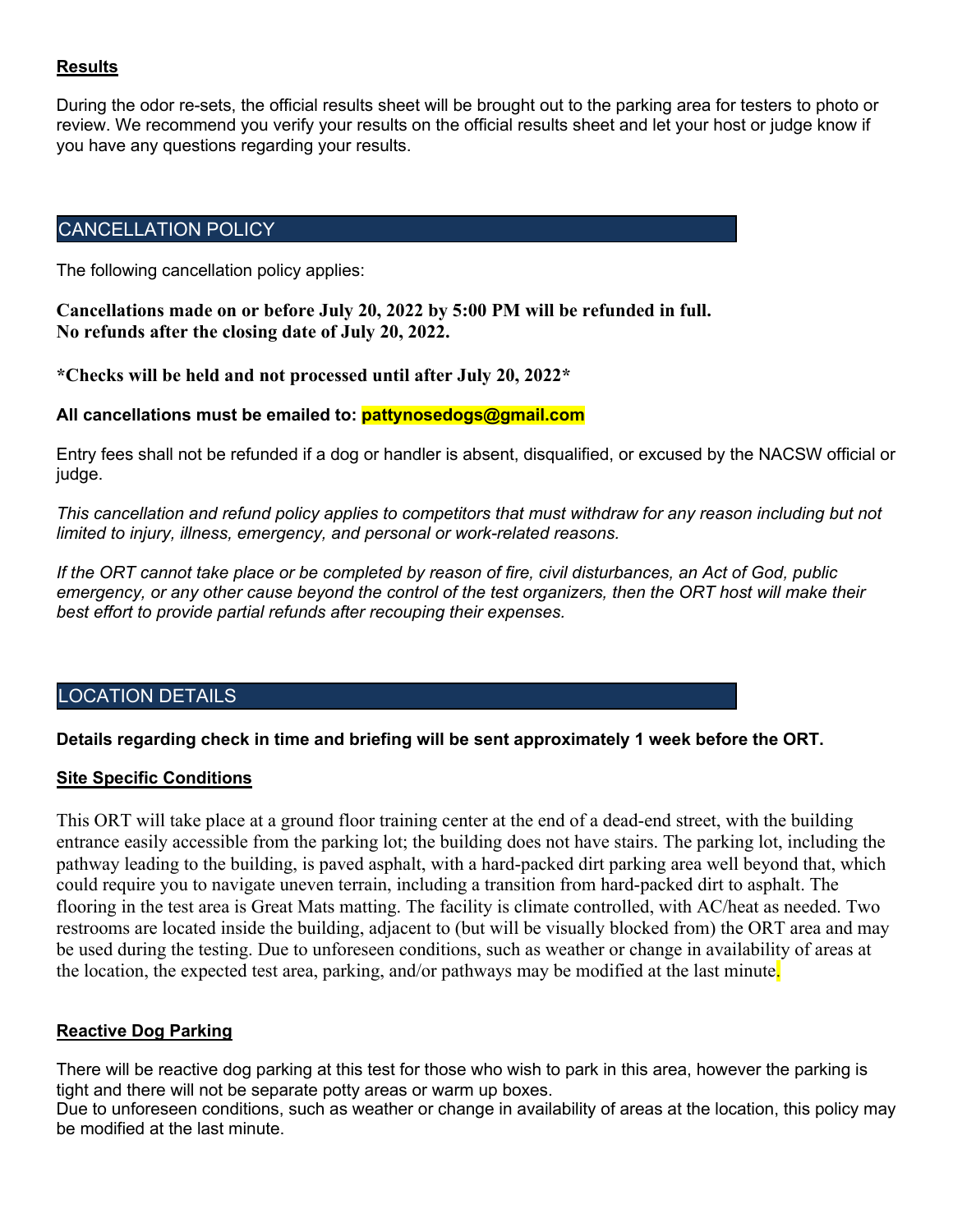#### **Unentered Dogs**

Unentered dogs must remain in the competitor's vehicle during the test day. There will be ample potty areas, but unentered dogs should not be allowed to "play", exercise, or train on the test grounds.

#### **RV Parking**

RV parking cannot be accommodated at this event.

Due to unforeseen conditions, such as weather or change in availability of areas at the location, this policy may be modified at the last minute.

#### **Running Vehicles or Generators in the parking lot**

We anticipate that will have a separate parking area for those wishing to run their vehicles or generators during the day.

Due to unforeseen conditions, such as weather or change in availability of areas at the location, this policy may be modified at the last minute.

#### **Crating Options**

There will be no indoor crating at this event.

Due to unforeseen conditions, such as weather or change in availability of areas at the location, this policy may be modified at the last minute.

#### **Smoking**

Smoking is not allowed on this test site, including the use of e-cigarettes

#### **Hotels**

A list of area hotels is available here (*please check pet policies before making reservations!):*

Best Western Plus Executive Residency, Franklin, MA – 508-553-3500 La Quinta Inn, Milford, MA – 508-478-8243 Red Roof Inn, Mansfield, MA – 508-339-2323

### DOG INFORMATION

#### **Dog Policies**

- All dogs must be on a 6' leash at all times when not being tested. NO flexi-leashes while not participating in a test.
- Reactive and/or spatially challenged dogs should wear a red bandana (to be provided by the dog's handler) to help signal others that the dog needs extra space from other dogs.
- Dogs will be toileted in designated areas and handlers must pick-up and dispose of waste.
- Dogs and handlers must stay in designated areas to avoid contaminating testing space, interrupting a test, or from viewing any part of the testing.
- Competitors should expect to keep their dogs confined in a crate or vehicle when not testing and should plan to provide their own shade using canopies or shade cloths.
- Refer to location details (above) for information on unentered dogs.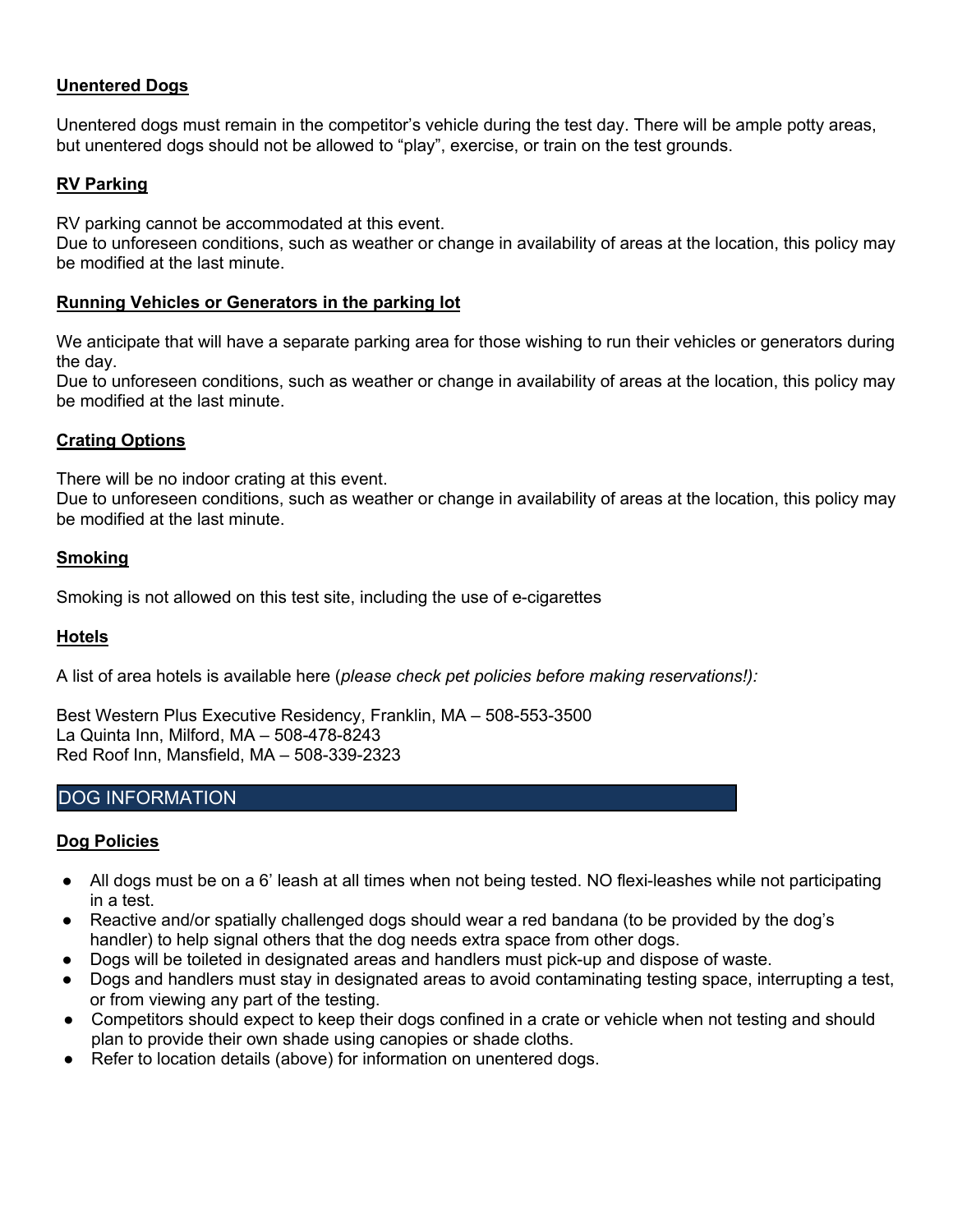#### **Females in Season**

Will be allowed to run wearing "pants" at the very end of the day after all other dogs have tested. Females in season will be parked and pottied in areas separate from the other dogs while at the test if the location logistics permit. Handlers must contact *[Patty Sontag at: pattynosedogs@gmail]* so plans can be made for the dog.

#### OTHER INFORMATION

#### **ADA Requests**

If you are an individual with a disability and would like to request accommodation(s), please email ADA@nacsw.net. Please include your name, ORT date, ORT host name, and your requested accommodation(s).

#### **Spectators**

Spectating will be allowed per ORT guidelines as outlined in the rule book. The ORT Certifying Official has the right to limit spectators at their discretion. ORT participants may have a friend or family member video/photograph their test. ORT participants may not video/photograph one another. Children under 18 must always be directly supervised by a parent/guardian. No dogs will be allowed in the spectator area. No unentered dogs with spectators are allowed at the trial. Spectators are reminded that the hide placements must not be discussed, nor should they speak with any participants about what they saw until after the test is complete.

An adult accompanying a minor must be present during the searches.

Everyone at the test site must sign the waiver provided by the host and comply with all event requirements. Participants are not allowed to watch the testing at any time.

#### **Veterinarians**

Tufts VETS – Veterinary Emergency Treatment and Specialties 525 South St. Walpole, MA 02081 508-688-5454

#### **Rules**

Complete rules are available at www.NACSW.net. **It is the responsibility of each competitor to read and understand the current NACSW™ Rule book prior to participating in a NACSW event.**

#### **Liability**

By registering for the ORT Test, the competitor hereby assumes all risks of, and responsibility for, accidents and/or damage to her/himself or to her/his property or to others, resulting from the actions of her/his dog. The competitor expressly agree that the NACSW, Patty Sontag/MasterPeace Dog Training and its assignees or any other person, or persons, of said groups, shall not be held liable personally, or collectively, under any circumstances, for injury, and/or damage to her/himself, for loss or injury to property, whether due to uncontrolled dogs or negligence of any member of said groups, or any other cause, or causes. The competitor also agrees to assume all financial liability that may be incurred by the NACSW due to the actions of themselves or their dogs regardless of the cause.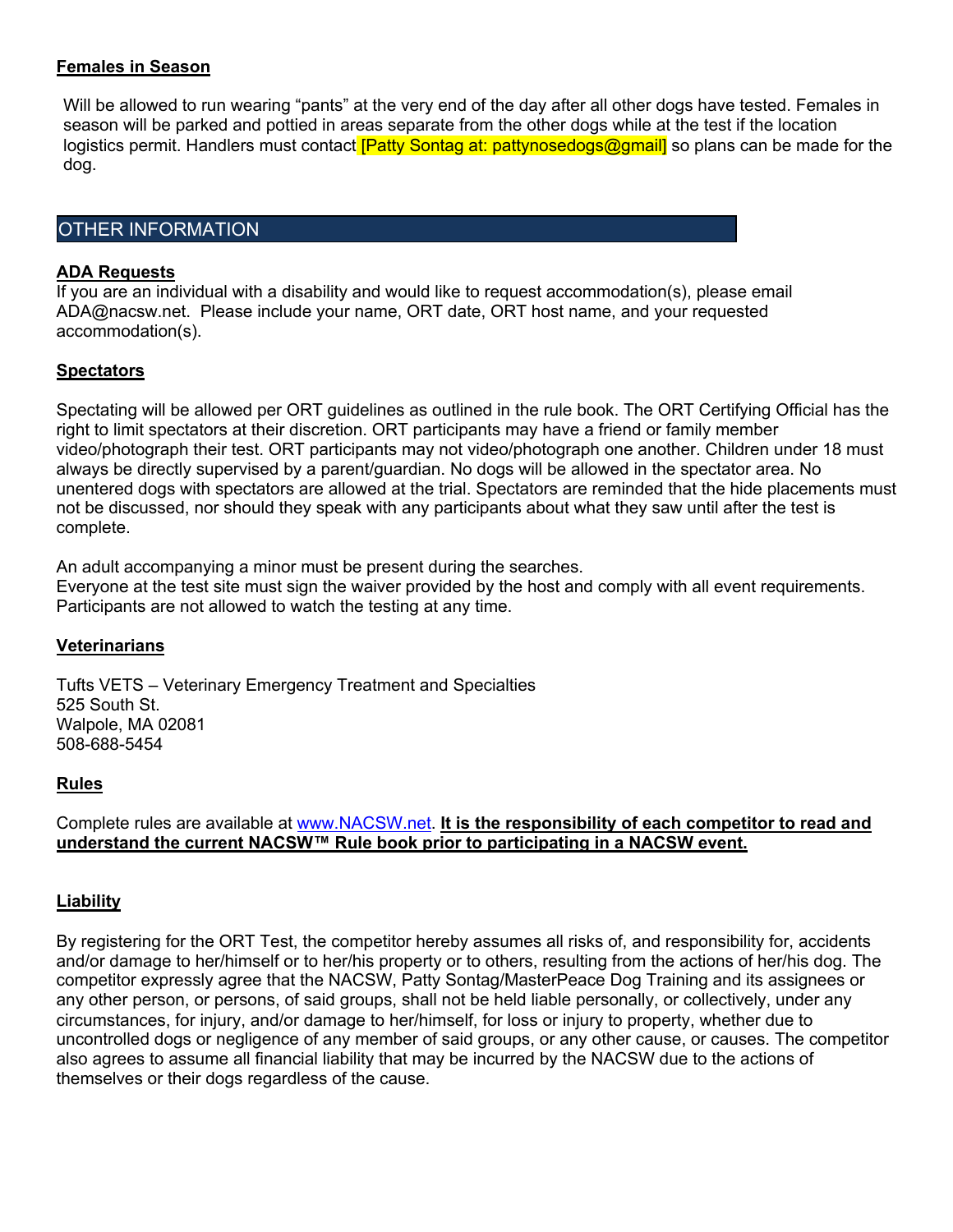#### **Sportsmanship**

All competitors/handlers and spectators are expected to follow the rules of the NACSW and demonstrate good sportsmanship. This includes making sure the hide placements are unknown to the handler prior to testing and kept secret from other competitors. Please do not discuss hide placement or any details of a dog's performance that may provide information or clues to other handlers or may be overheard.

#### **Questions**

All Test related questions, contact Patty Sontag at pattynosedogs@gmail.com

Revised 3/19/2022